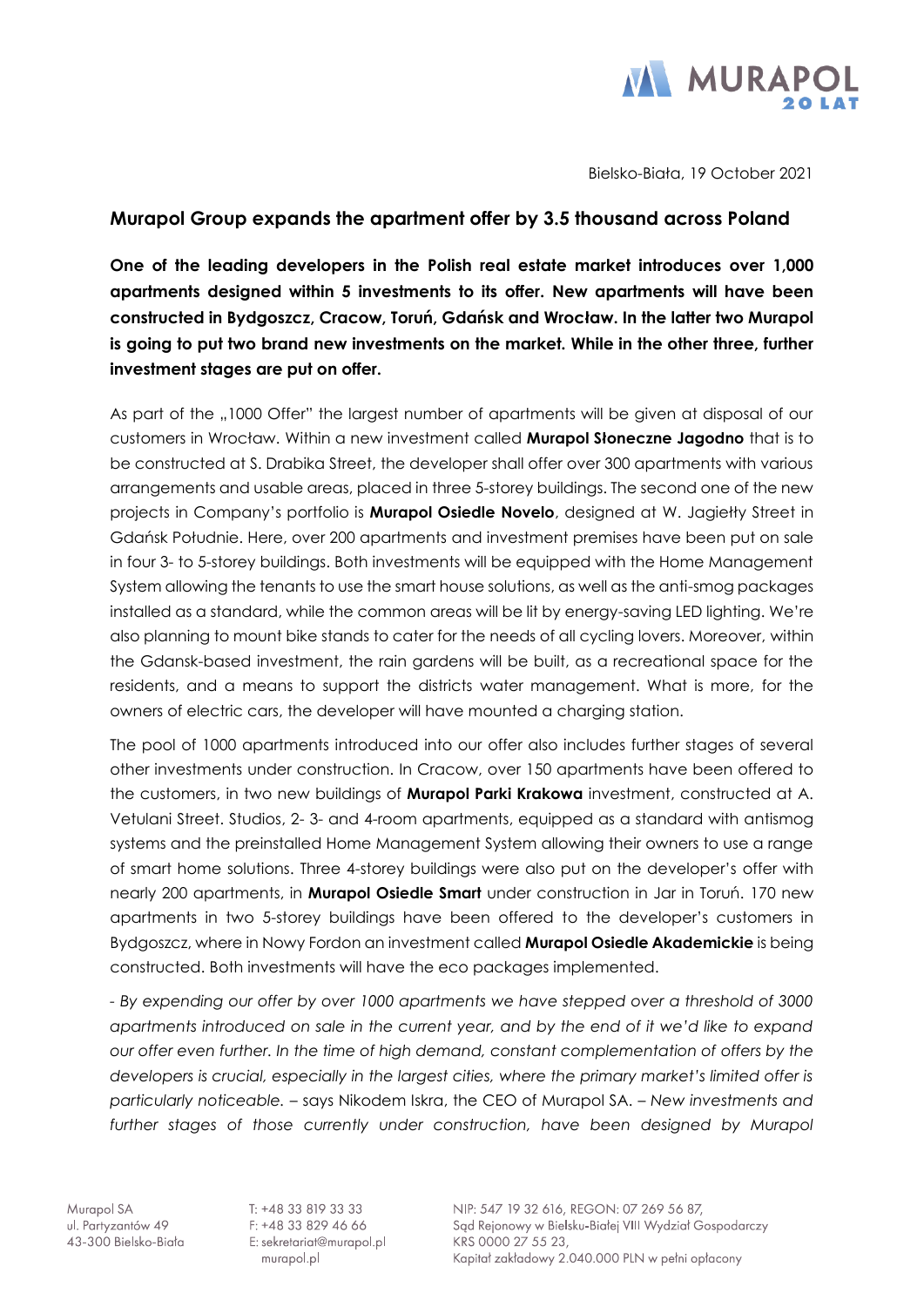

*Architects Drive agency, taking into account our clients' current expectations. We've been using new technologies, and green, environmentally friendly solutions, thus responding to the eco trends in residential construction industry. The rate of our investment commercialisation must be seen as the proof for the rightness of the appointed strategy whose foundation is being responsive to out clients' needs.* – Nikodem Isrka concludes.

By 1 November of this year, priority in access to our new apartment offer will be given to customers, who express interest in it, by filling out the contact form available at murapol.pl website.

## **The new offer is not all. Murapol Group offers extra bonuses**

\_\_\_\_\_\_\_\_\_\_\_\_\_\_\_\_\_\_\_\_

In each of the 8 remaining cities, where Murapol Group runs its businesses, but has not expanded its offer by new apartments, the developer shall give at its clients' disposal a pool of 25 apartments with a bonus package. It includes a discount included in the apartment price, basic smart home solutions, the sole right to use the parking space and the insurance against the loss of the source of income or hospitalization, all included in the price of an apartment. By choosing an apartment on special offer, one is able to save up to PLN 82 thousand. How to use the special offer? All details may be found at murapol.pl website.

Since the first quarter of 2020, the majority shareholder of Murapol has been AEREF V PL Investment S.à r.l. - a company owned by funds managed by Ares Management Corporation, a leading global manager in the field of alternative investments, specializing in debt financing, private equity and real estate, advised by Griffin Real Estate.

**Murapol Group** is one of the most experienced and the largest housing developers in Poland, in terms of apartments sold and handed over to customers. Since the beginning of its operations in 2001 and up until 30 September 2021 Murapol carried out 70 multi-stage investments, wherein 324 buildings were constructed, with nearly 20 thousand apartments, inhabited by approximately 60 thousand residents.

The Group's distinguishing feature is the map of investments – most diversified among developers. At the end of September this year Murapol Capital Group was present in 16 cities, both in the largest residential markets in Poland, including Warsaw, Cracow, Wrocław, the Tri-City and the Silesian agglomeration, as well as in regional cities such as Bydgoszcz and Toruń.

In 2021, Murapol Group launched a new business line, consisting in the construction of premises for the purpose of institutional apartment rental, carried out as part of cooperation established with its major shareholder.

Murapol Group has an integrated business model, assuming concentration within the organization of all competences necessary to implement real estate projects - from land acquisition, through architectural and engineering design, investment budgeting, purchase of building materials and general contracting, to marketing and sales activities.